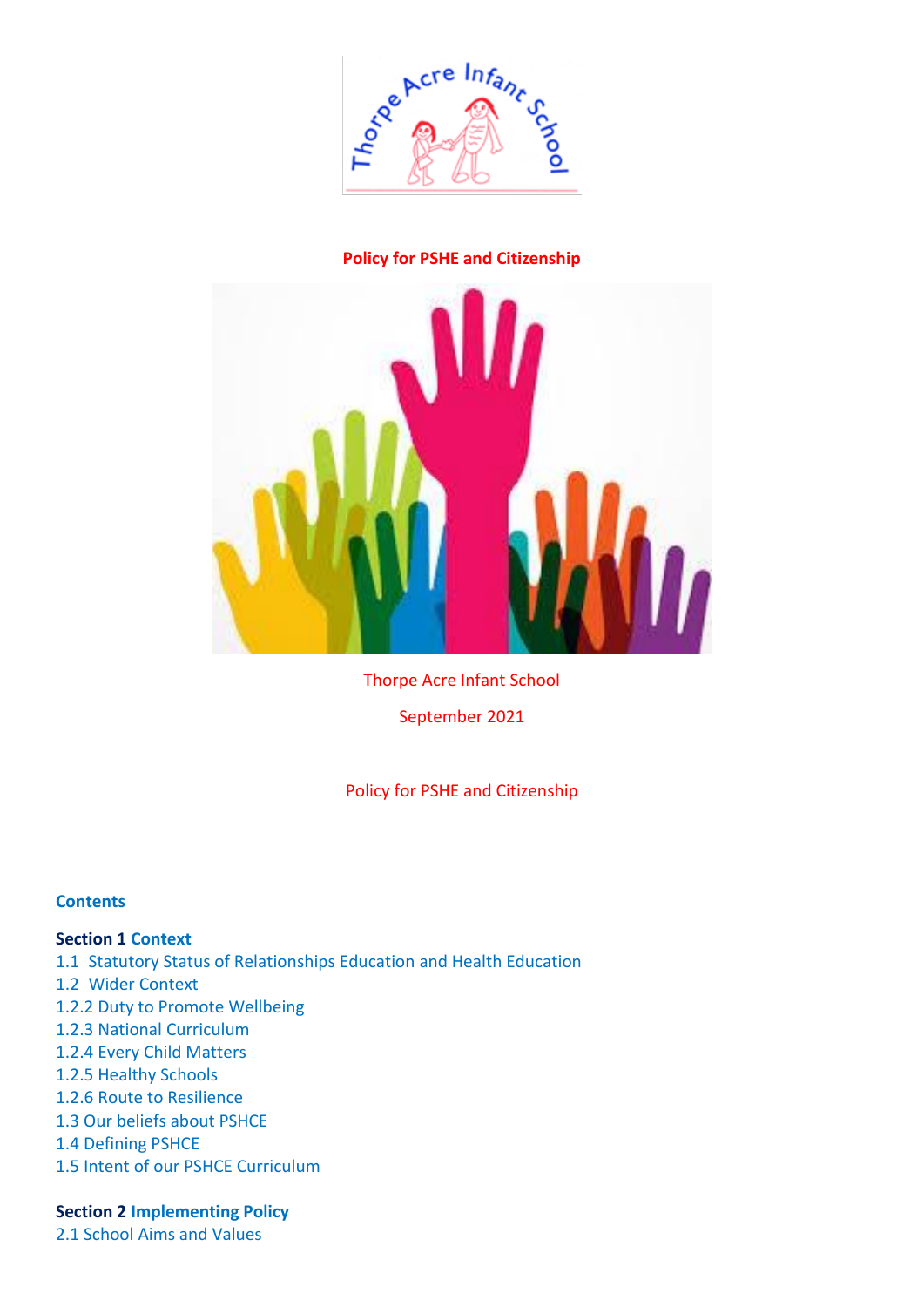- 2.2 Aims of our PSHCE Policy
- 2.3 Related Policy
- 2.4 Implementing our PSHCE Curriculum
- 2.5 Inclusion, Equality and Diversity
- 2.6 Confidentiality and Safeguarding

### **Section 3 Involving the Whole School Community**

- 3.1 Working with Staff
- 3.2 Working with Pupils
- 3.3 Working with Governors
- 3.4 Working with Parents/Carers
- 3.5 Working with External Agencies and the Wider Community

### **Section 4 Curriculum Organisation**

- 4.1 Teaching Methodologies
- 4.2 Curriculum Materials and Resources
- 4.3 Assessment, Recording and Reporting

# **Section 5 Monitoring the Impact**

5.1 The Process for Development and Review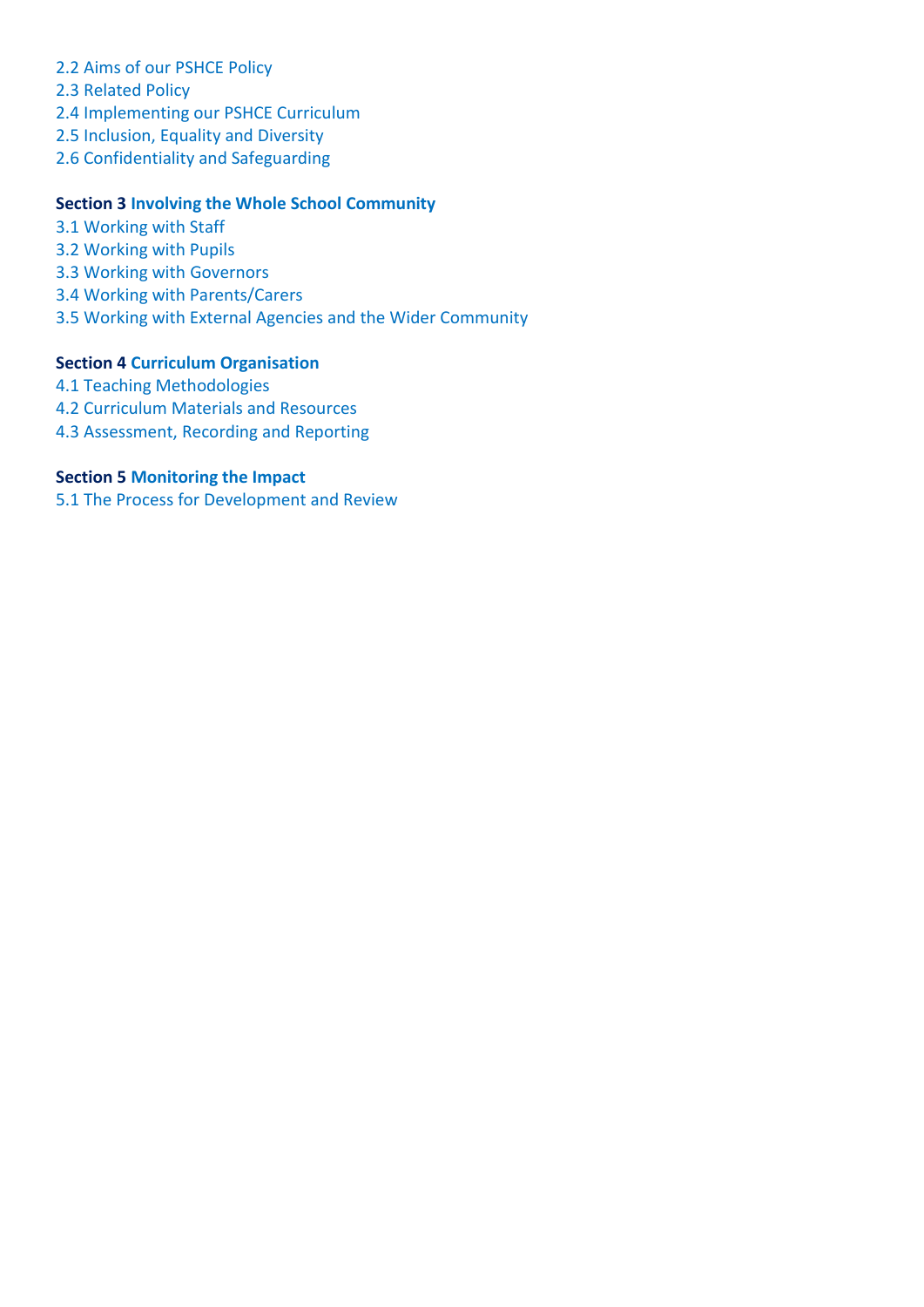

This policy supports a whole school approach to PSHE and Citizenship in the curriculum, and throughout the life of the school and its community. It is consistent with the current legislative frameworks and nonstatutory guidance.

# **1.1 Statutory Status of Relationships Education and Health Education**

This policy takes account of the requirement that all schools with primary aged children must teach Relationships Education and Health Education from September 2020. We will teach these two statutory subjects in the context of our wider Personal, Social, Health and Citizenship Education.

# **1.2 Wider Context**

Our approach to the teaching of PSHCE supports our duties relating to the 'Keeping Children Safe in Education Equality Act 2010', SEND, promoting fundamental British Values and Spiritual, Moral, Social and Cultural development. It also supports us in meeting the standards set out by OFSTED in relation to 'Behaviour and Attitudes' and 'Personal Development'.

# **1.2.2 Duty to Promote Wellbeing**

The Education and Inspections Act 2006 places a requirement on schools to promote pupils' wellbeing (defined in the Children's Act 2004) as well as their academic achievement. We are committed to promoting the health and wellbeing of children and of the whole school community, and fully recognise the important relationship between wellbeing and learning.

# **1.2.3 National Curriculum**

The National Curriculum states that all schools must provide a curriculum that is broadly based, balanced and meets the needs of all pupils. It must also:

-promote the spiritual, moral, cultural, mental and physical development of pupils at the school and of society;

-prepare pupils at the school for the opportunities, responsibilities and experiences of later life.'

We recognise that PSHCE makes an essential contribution to the requirements of the National Curriculum.

### **1.2.4 Every Child Matters**

We continue to subscribe to, and review our practice under the five 'Every Child Matters' outcomes namely: Be Happy, Stay Safe, Enjoy and Achieve, Make a Positive Contribution, Achieve Economic Wellbeing.

### **1.2.5 Healthy Schools**

We are committed to providing a 'Healthy School' climate and culture. This means that we place teaching and learning in the wider context of our approach to:

-Leadership, organisation and management and the management of change

-Inclusive policy development

-The school ethos, culture, environment and SMSC development, and positive relationships throughout the school

-Learning and teaching, curriculum planning and resourcing

-Giving children a voice

-Provision of support services for children

-Staff continuing professional development (CPD), health and wellbeing

-Partnership with parents/carers, the local community, external agencies and volunteers to support pupil health and wellbeing

-Assessing, recording and monitoring impact and outcomes.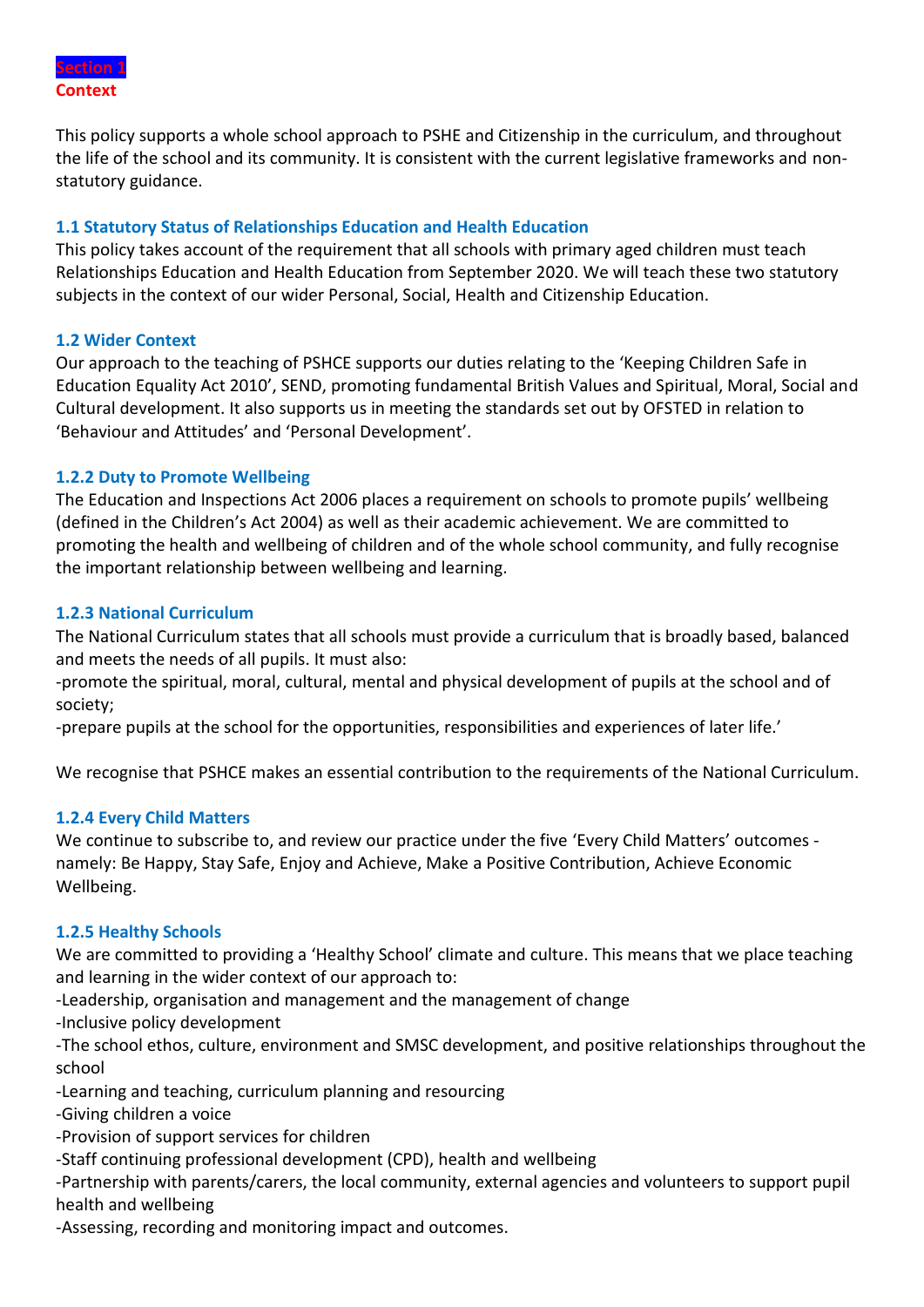#### **1.2.6 Route to Resilience**

At Thorpe Acre Infant School, we acknowledge the importance of helping children (and their families) to develop their character, resilience and emotional wellbeing.

The school received 'Route to resilience' accreditation in Autumn 2020, having taken part in the initiative during the course of the previous year, as part of the local NHS 'Future in Mind' programme.

We adopt a whole-school, practical approach to developing children's awareness and understanding of the important character 'muscles' we all possess and can continue to build, primarily through the promotion and use of key (age-appropriate) vocabulary.

Carefully chosen wording is defined and developed through assemblies, links made in lessons (and to particular tasks, roles) and specific activities. In this way, we aim for our pupils to become more aware of themselves, in terms of character strengths and those 'muscles' they need to keep working-out to improve.

### **1.3 Our shared beliefs about PSHCE**

We believe that PSHCE has the power to enhance the health and wellbeing of all children, their families and the whole school community. Our PSHCE/Personal Development Programme has a positive influence on the ethos, learning and relationships throughout the school. It is central to our values and achieving our school's stated aims and objectives.

Our PSHCE curriculum helps children develop the knowledge, understanding, skills and attitudes they need to live confident, healthy, independent lives now and in the future, as individuals, parents, workers and members of society. It is embedded within the wider learning to ensure that children learn to develop resilience and healthy relationship skills, which they will practise and see enacted in the school environment.

### **1.4 Defining PSHCE**

'PSHE and Citizenship help to give pupils the knowledge, skills and understanding they need to lead confident, healthy, independent lives and to become informed, active, responsible citizens.' (National Curriculum 2000)

We will use 'Personal, Social, Health and **Social** Education' (PSHCE) as an umbrella term for all aspects of practice and learning in our school associated with wellbeing and health. A significant part of our PSHCE provision will be accessed through the planned, taught curriculum, supported by whole school enrichment activities.

Many aspects of our PSHCE provision are statutory from September 2020, as part of Relationships and Health Education. However, there are other areas which we consider important for our children e.g. Road Safety and Financial Education. These areas are not statutory, but we will teach them in the wider context of our PSHCE provision to meet the needs of our children.

We do not seek to teach Relationships Education and Health Education as separate subjects, but integrated through the topics we cover in our broader PSHCE programme.

### **1.5 Intent of our PSHCE curriculum**

Our aims for PSHCE are, to:

 $\checkmark$  enhance skills for communication, empathy and healthy relationships which underpin both success in learning and positive relationships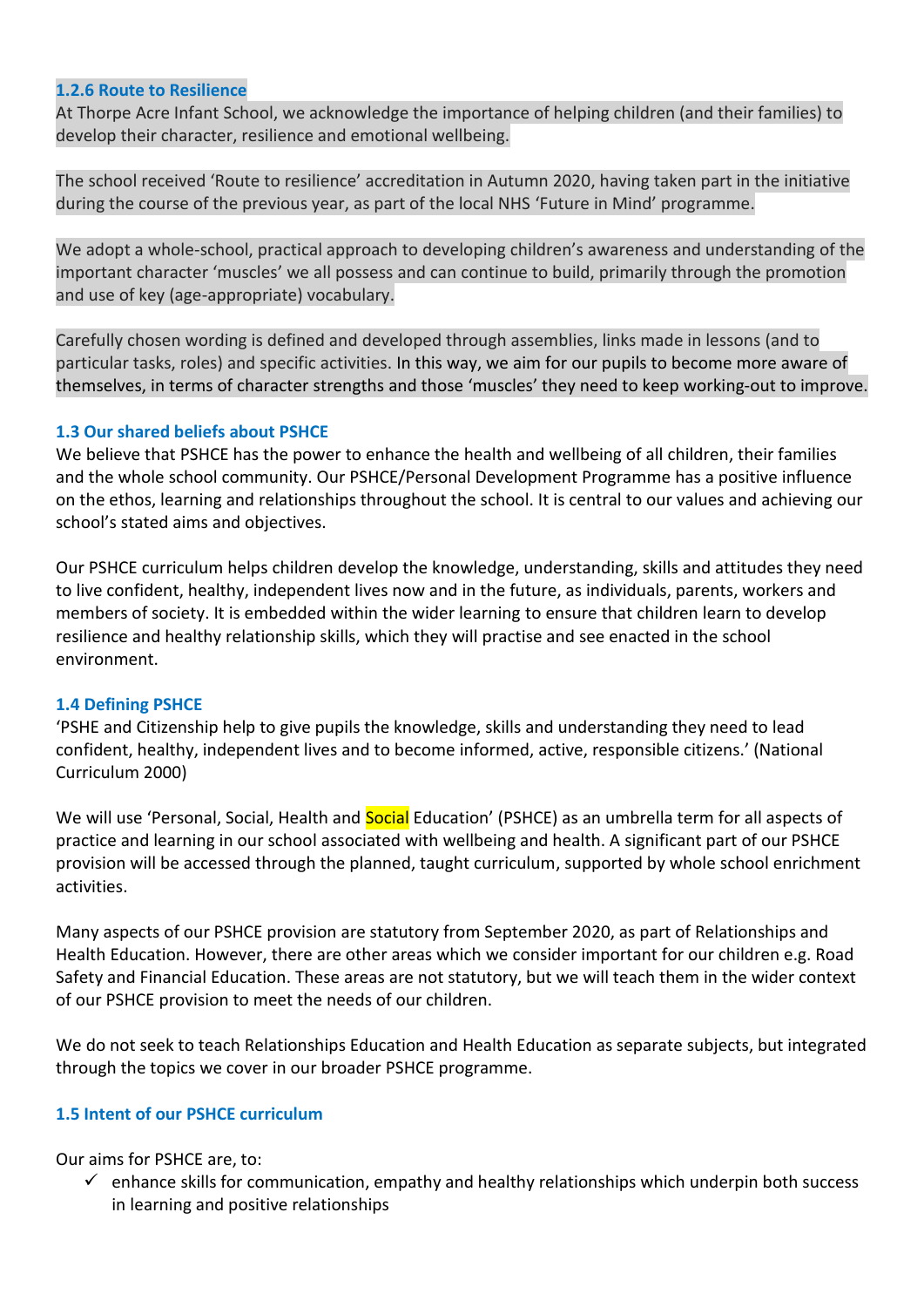- $\checkmark$  support the development of resilience, self-esteem, self-efficacy and aspiration within school and the wider community
- $\checkmark$  offer accurate and relevant knowledge to support decisions about personal wellbeing and health
- $\checkmark$  explore the relevance of knowledge for personal situations and decision making
- $\checkmark$  offer opportunities to explore and clarify, their own and others' values, attitudes, beliefs, rights and responsibilities
- $\checkmark$  offer the skills and strategies children need in order to live healthy, safe, fulfilling, responsible and balanced lives

#### **Section 2**

**Implementing Policy**

# **2.1 School Aims and Values**

This PSHCE policy is set within the wider context of the school's overall aims and values, which include the following:

At Thorpe Acre Infant School…

- We promote a healthy, safe and caring environment for all pupils and staff
- We provide a broad and balanced curriculum for all of our pupils, which recognises and values their diverse backgrounds and needs
- We promote pupils' self-esteem and emotional wellbeing and help them to form and maintain worthwhile and satisfying relationships, based on respect for themselves and for others, at home, school, work and in the community
- We prepare our pupils to engage confidently with the challenges of the next stage of their lives confidently
- We provide sufficient information and support to enable our pupils to make safe choices
- We provide pupils, through an enriched curriculum, with opportunities to develop the necessary skills to manage their lives effectively
- We help our pupils to learn to respect themselves and others and move safely from childhood, through adolescence, into adulthood
- We create a wider awareness of religious, cultural and moral values, encouraging respect for different ethnic groups, religious beliefs and ways of life.
- We promote an inclusive ethos and a culture of mutual respect where diversity and difference are recognised, appreciated and celebrated.
- We work in partnership with parents and carers, and with the wider community, to support children in all aspects of their wellbeing.

# **2.2 Aims of the our PSHCE policy**

The aim of our PSHE and Citizenship policy is to ensure quality and consistency in our approach to all aspects of PSHCE in our school. This includes our whole school approach to promoting health and wellbeing, as well as the curriculum.

The policy aims to:

- explain the central role PSHCE plays in the life of the school and in children's learning, within the context of national and local guidance
- provide guidance for members of staff in all roles about their responsibilities in relation to PSHCE
- ensure that the entire school community understands the role of PSHCE in the ethos of the school
- ensure a consistent approach to planning and delivering PSHCE
- ensure that children receive an entitlement curriculum with progression and a high-quality experience of teaching and learning
- ensure that staff have the knowledge, understanding and skills to deliver the PSHCE curriculum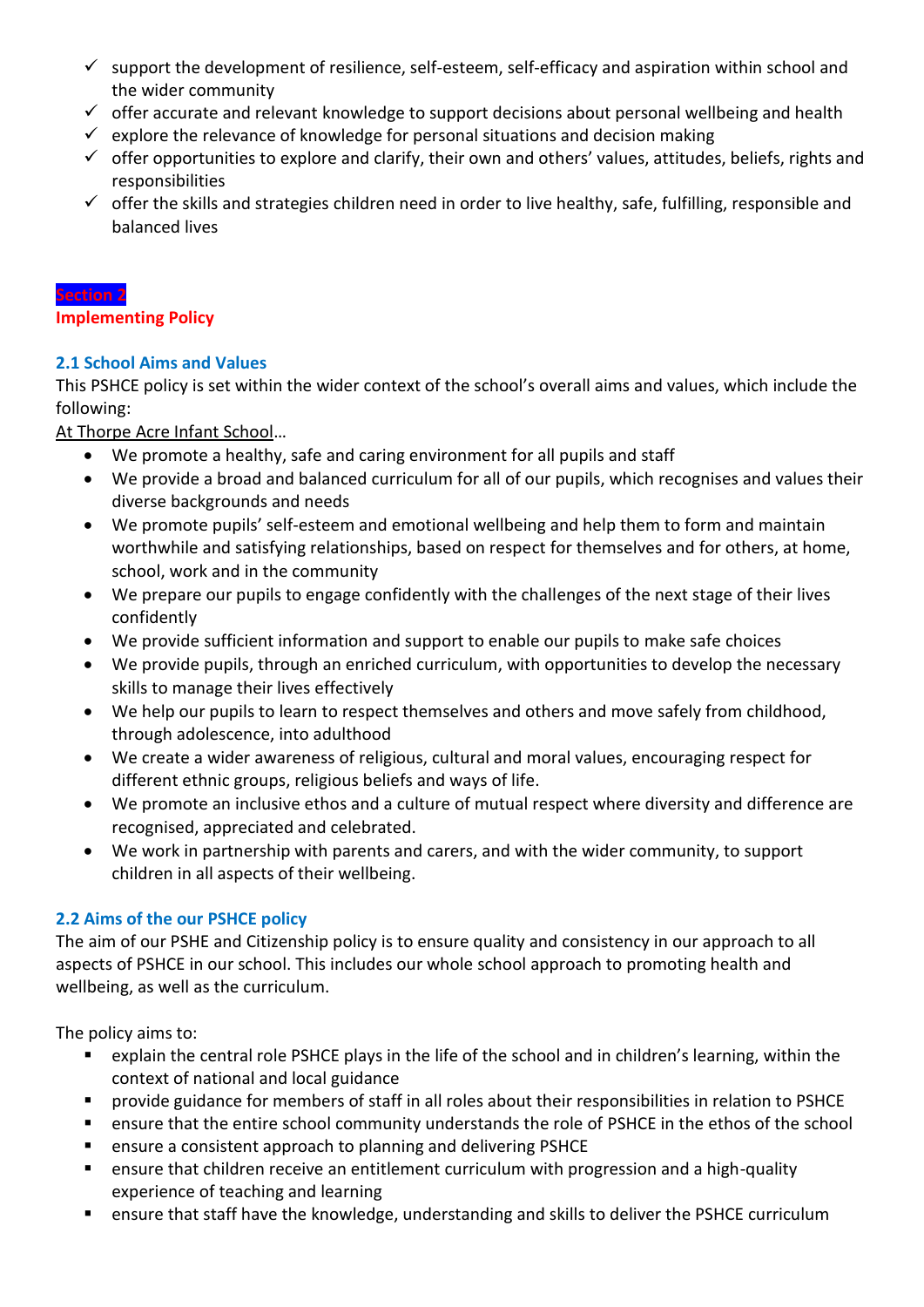- promote partnership work with parents/carers to support children's learning and development in PSHCE, health and wellbeing
- support children's involvement in reviewing and developing work related to PSHCE and Healthy Schools
- enable the assessment of children's learning in line with local and national guidance
- ensure the continuing development as a healthy school
- provide guidance about the criteria for selecting and using high quality resources
- provide guidance to help ensure the quality methodology and approaches to teaching and learning in PSHCE
- support the PSHCE coordinator in monitoring, reviewing and developing practice.

# **2.3 Related policies**

This policy acts as an overarching policy for theme specific policies and guidance in the following areas: Anti-bullying, RSE, Drug Education, Healthy Eating and Physical Activity.

It is also linked to and is delivered in the context of the following policies: Behaviour, Safeguarding and Child Protection, Spiritual, Moral, Social and Cultural development, SEN/Inclusion, Equality and Diversity, Health and Safety, Emotional Wellbeing, Staff Health and Wellbeing, Use of Visits/Visitors, Confidentiality, Loss and Change, ICT/Computing (including E-Safety), Science.

# **2.4 Implementing our PSHE Curriculum**

Our PSHE and Citizenship programme (which is covered through the taught curriculum and our wider provision) includes teaching and learning within the following strands and themes:

**Myself and My Relationships:** including My Emotions, Beginning and Belonging, Anti-Bullying, Family and Friends and Managing Change.

**Health and Safer Lifestyles:** including Personal Safety, Digital Lifestyles, Drug Education, Relationships Education, Healthy Lifestyles and Managing Safety and Risk (including Road Safety).

**Citizenship:** including Diversity and Communities, Rights, Rules and Responsibilities and Working Together.

**Economic Wellbeing:** including Financial Capability

# **2.5 Inclusion/Equality and Diversity**

We promote the needs and interests of all pupils, inclusive of gender, culture, ability and aptitude. Our approaches to teaching and learning, taking into account the ability, age, readiness and cultural backgrounds of the children to ensure that all can access the full PSHCE curriculum.

In relation to those with special educational needs, we will review our PSHCE programme to ensure that appropriate provision is made. When working with children with additional needs, we consider:

- their level of vulnerability;
- their need to develop assertiveness and their sense of self;
- the need to involve all staff and carers in policy development, planning and training;
- the need for a range of approaches to teaching and learning to ensure they are genuinely inclusive;
- sources of support for pupils.

In relation to ethnicity, religion and cultural diversity, we value the different backgrounds of our children and, in acknowledging and exploring different views and beliefs, seek to promote respect and understanding.

We are particularly aware of our duties under the Equalities Act and will ensure that all children with protected characteristics, or whose family members may have protected characteristics, see themselves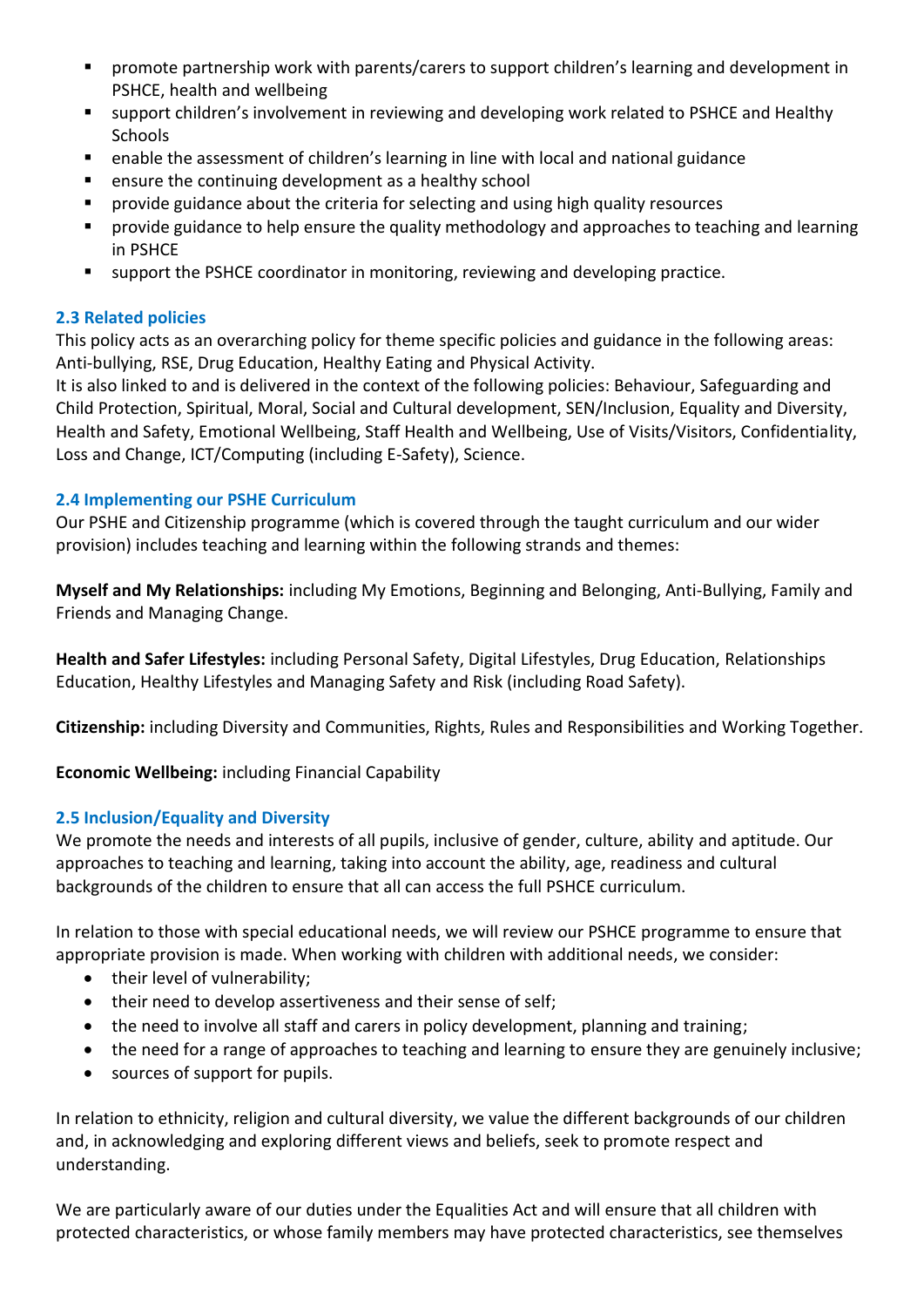reflected in our PSHCE provision. We will achieve this by careful selection of teaching resources, case studies and children's fiction.

The protected characteristics are; age, disability, gender reassignment, marriage and civil partnership, pregnancy and maternity, race, religion or belief, sex and sexual orientation.

We recognise that PSHCE is a prime location for proactive teaching of skills relating to empathy, acceptance and respect for diversity.

We promote social learning and expect our students to show a high regard for the needs of others. PSHCE is an important vehicle for addressing both cultural and gender issues and for promoting equal opportunities and access for all.

# **2.6 Confidentiality and Safeguarding**

The delivery of high quality PSHCE supports us in delivering our statutory duties relating to Safeguarding. We recognise that many areas of PSHCE will prompt children to reflect on their own families, relationships and personal experiences. We know that, for some children, this will highlight disparities which may cause them to seek help from trusted adults in school.

Staff will build safe learning environments through the creation of Ground Rules specific to PSHCE. Staff will use distancing techniques such as puppets and children's fiction to make direct talk about home circumstances less likely in a whole class teaching situation.

Adults will ensure that children understand what adults may and may not keep confidential.

If visitors are working in a classroom or other teaching situation, they will follow the school's policies/guidance on confidentiality and on safeguarding, and other relevant policies.

# **Section 3 Involving the Whole School Community**

### **3.1 Working with Staff**

Within the context of the School Development Plan, support and training will be made available to all staff as appropriate. This includes allocating time at staff meetings to introduce new areas of work and to review the effectiveness of the approaches used. Whole staff training is used where there are development needs for the whole staff. Individual staff members are offered training opportunities to enable them to fulfil their roles.

We recognise that PSHCE and well-being are relevant to members of staff in all roles, and ensure training and support is accessible for all staff.

The coordinator is entitled to receive training in their role. This supports them to lead on the development of the school's policy and practice and to monitor its implementation. This practice includes the curriculum and approaches to teaching and learning, as well as whole school approaches to promoting health and wellbeing. They also take responsibility for supporting other members of staff in their work relating to PSHCE, which may include ensuring appropriate training opportunities.

# **3.2 Working with Pupils**

If PSHCE is to be effective, we understand that it must meet the needs of pupils. Also, we recognise that if pupils are fully engaged in areas of work, they will build ownership and self-efficacy in these areas, leading to more positive outcomes.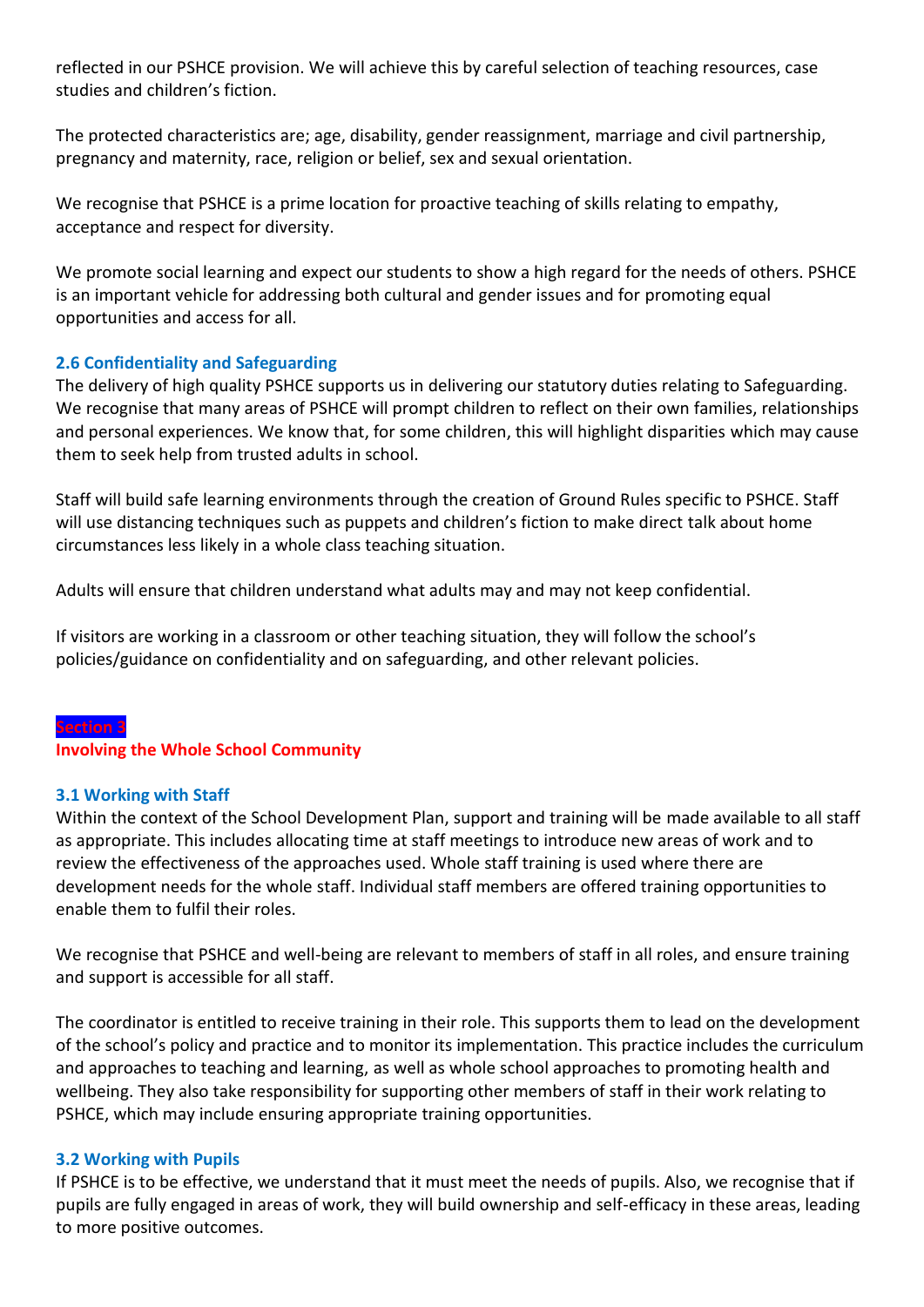- We will involve pupils in the evaluation and development of their PSHCE in ways appropriate to their age
- We will seek opportunities to discuss children's views about the content of their PSHCE lessons within our planned themes
- We will engage children in areas of whole school development such as healthy lifestyles work so that their learning does not only take place in classroom settings
- We will utilise whole school assemblies to engage with children on key areas of whole school development

# **3.3 Working with Governors**

The governing body as a whole, plays an active role in monitoring, reviewing and developing the PSHCE policy and its implementation in school.

# **3.4 Working with Parents and Carers**

We recognise the key role that parents and carers fulfil in supporting their children through their personal development and the emotional and physical aspects of growing up. Therefore, we seek to work in partnership with parents and carers when planning and delivering PSHCE. We encourage this partnership by:

- informing parents and carers about aspects of the PSHCE curriculum through leaflets/newsletters e.g. road safety tips, healthy eating tips, leaflets to inform parents what to expect when we are teaching the My Body unit in RSE
- **•** providing supportive information on issues identified by parents as a need for their child
- encouraging children to share at home their learning about all aspects of PSHCE
- gathering parents'/carers' views on the PSHCE policy and taking these into account when it has been reviewed
- providing supportive information about parent'/carers' role in PSHCE and how they can develop protective factors with their children

Parents and carers will be given access to this policy on request. It is also available on the school website.

# **3.5 Working with External Agencies and the Wider Community**

Where appropriate we use visits and visitors from outside agencies or members of the community to support the PSHCE programme. This is an enrichment of our programme and not a substitute for our core provision which is based upon the strong relationships between pupils and teachers.

When visitors are used to support the PSHCE/PD programme, the school's policy on 'Use of Visitors' is followed for a planning process which supports us in working in partnership with visitors.

We believe that external trips and residential visits can make a significant contribution to children's personal development. When planning such visits, we use opportunities to promote children's learning in relevant areas of the PSHCE curriculum (for example, relationship skills, group work skills, communication skills, healthy lifestyles, managing risk, safety).

Our partnership with the local community is a significant part of school life, and we recognise and value its contribution to the PSHCE programme. Many of our links with the community enable us to practise active Citizenship.

We include a range of opportunities for community involvement and activities, such as:

• links with the local church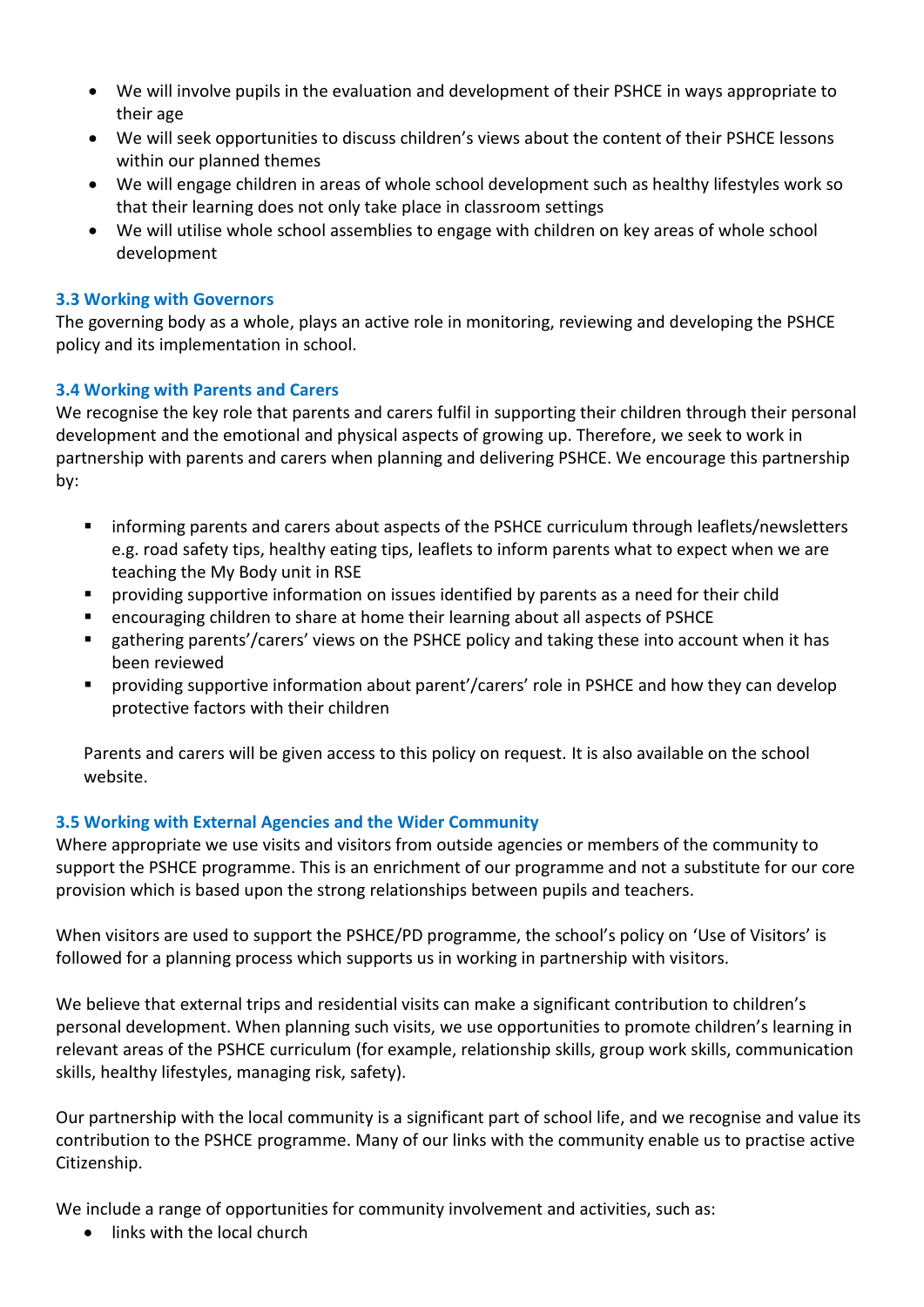- charity fundraising (eg Children in Need, Jeans for Genes day etc)
- invitation performances
- links with local services (Visits from the Police, Fire service programme)

# **Curriculum Organisation**

The DfE guidance for Relationships Education and Health Education require that the curriculum is organised in such a way that:

- 'Effective teaching… will ensure the core knowledge is broken down into units of manageable size and communicated clearly to pupils, in a carefully sequenced way within a planned programme of lessons'.
- 'Opportunities to practise applying and embedding new knowledge so that it can be used confidently and skilfully in real life situations.'

We recognise the increased importance of PSCHE within our timetable, now that Relationships Education and Health Education have become statutory. We will ensure that it has equal status with other foundation subjects in the curriculum.

Children receive their entitlement for learning in PSCHE through a progressive, spiral curriculum. Our PSCHE programme is delivered through a variety of opportunities for children of both Key Stages within our school, including:

- Designated timetabled lessons in PSCHE
- Subjects across the curriculum e.g. Science, English, RE etc
- Enrichment activities, e.g. Anti-bullying week, Healthy food campaigns
- Visitors, e.g. Fire service, Police visitor, charity visitors
- Residential and day visits
- Assemblies on our school's values
- Small group interventions, e.g. Nuture groups, Play therapy sessions, Social skills groups

We recognise that PSCHE is best taught by adults who know our children well. PSCHE will be primarily taught by the class teacher or led by the class-based LSA, supported by other members of staff where appropriate.

# **4.1 Teaching Methodologies**

In order to address the 'active learning triangle' of knowledge, skills and attitudes, a wide range of methodology is used in teaching the PSHCE curriculum. The focus is on interactive learning, and approaches include: Circle time, whole class discussions, social skills games and activities, working in pairs/groups, brainstorming, drama and role play, use of puppets, use of story and picture books and use of technology. Many of these approaches also act as distancing techniques, enabling children to discuss issues without discussing personal experiences.

Staff new to teaching PSCHE will be supported to build their knowledge of different methodologies and strategies.

### **Ground rules**

PSHCE is taught in a safe, non-judgemental environment where adults and children are confident that they will be respected. Teachers and children together develop ground rules, which ensure that every child feels safe and is able to learn in a supportive and caring environment.

### **Answering questions**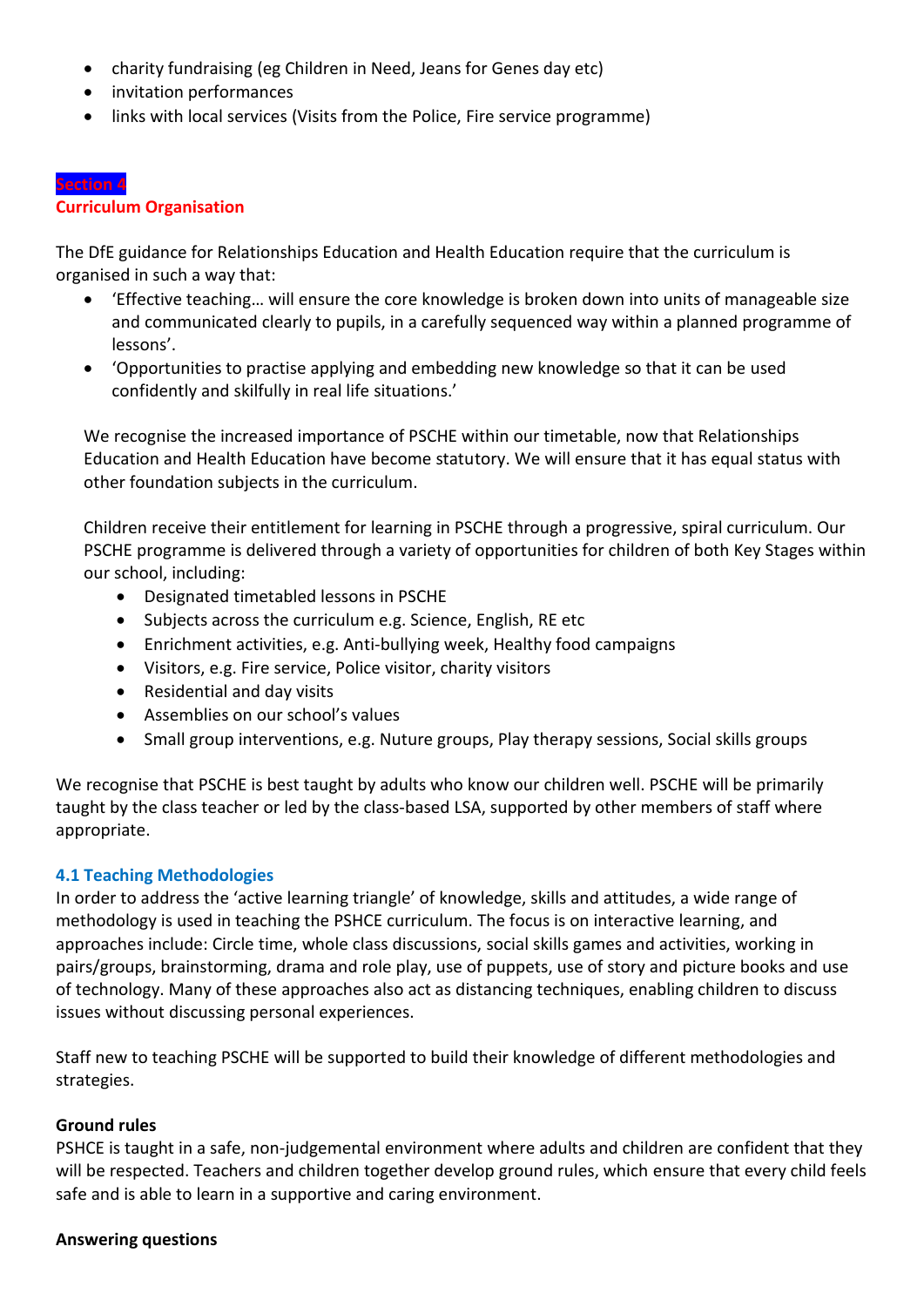We acknowledge that sensitive issues will arise in PSHCE, as children will naturally share information and ask questions. When spontaneous discussion arises, it is guided in a way that reflects the stated school aims and curriculum content for PSHCE. If a member of staff is uncertain about the answer to a question, or indeed whether they should answer it, they will seek guidance from the PSHCE leader. Questions may be referred to parents/carers if it is not appropriate to answer them in school.

When answering questions, we ensure that sharing personal information by adults or pupils or their families is discouraged. Where a question or comment from a pupil in the classroom indicates the possibility of abuse or risk of harm, teachers will pass this information to the designated person for safeguarding (DSL), in line with school policy and procedures.

# **4.2 Curriculum Materials and Resources**

We use primarily the 'Cambridgeshire Primary Personal Development Programme' and the resources recommended within it when planning and delivering PSHCE. We also use the 'Roots to Resilience' programme. We will avoid a 'resource-led' approach to delivering PSHCE, instead focusing on the needs of the children and our planned learning objectives. We select carefully resources which meet these objectives. We evaluate carefully teacher resources, leaflets and videos, before using them.

When PSHCE related resources are being used within other subject areas, the same criteria are applied. This also applies to electronic resources, such as the use of websites and presentations

We use children's books, both fiction and non-fiction, extensively within our PSHCE/PD programme. The same selection criteria apply, and adults will always read and assess the books before using them to ensure they are appropriate for the planned work. They will also consider the needs and circumstances of individual children in the class when reading texts. They key texts we use are listed within our PSHCE/PD programme.

### **4.3 Assessment, recording and reporting**

We assess children's learning in PSHCE in line with approaches used in the rest of the curriculum. Children's learning is planned using learning objectives which are explained to the children. Teachers and LSAs draw on their observation of children's learning and children's self-assessment to arrive at their overall assessments.

We use the assessment tools provided in the Cambridgeshire Personal Development Programme. Teacher assessment is used to provide an overview of the child's learning within a unit of work, and to assess whether the child is working at the expected level, working towards or working at greater depth.

### **Section 5 Monitoring the Impact**

.

### **5. 1 The process for development and review**

This policy has been drawn up in consultation with all teaching staff, other school staff, parents and carers, young people and governors.

We are committed to the ongoing development of PSHCE in our school and will use the following indicators to monitor and evaluate our progress:

- a co-ordinated and consistent approach to curriculum delivery
- a flexible approach to delivering PSHCE that responds to children's needs (identified through consultation, research or observation) is in place
- children are receiving an entitlement curriculum for PSHCE in line with statutory guidance